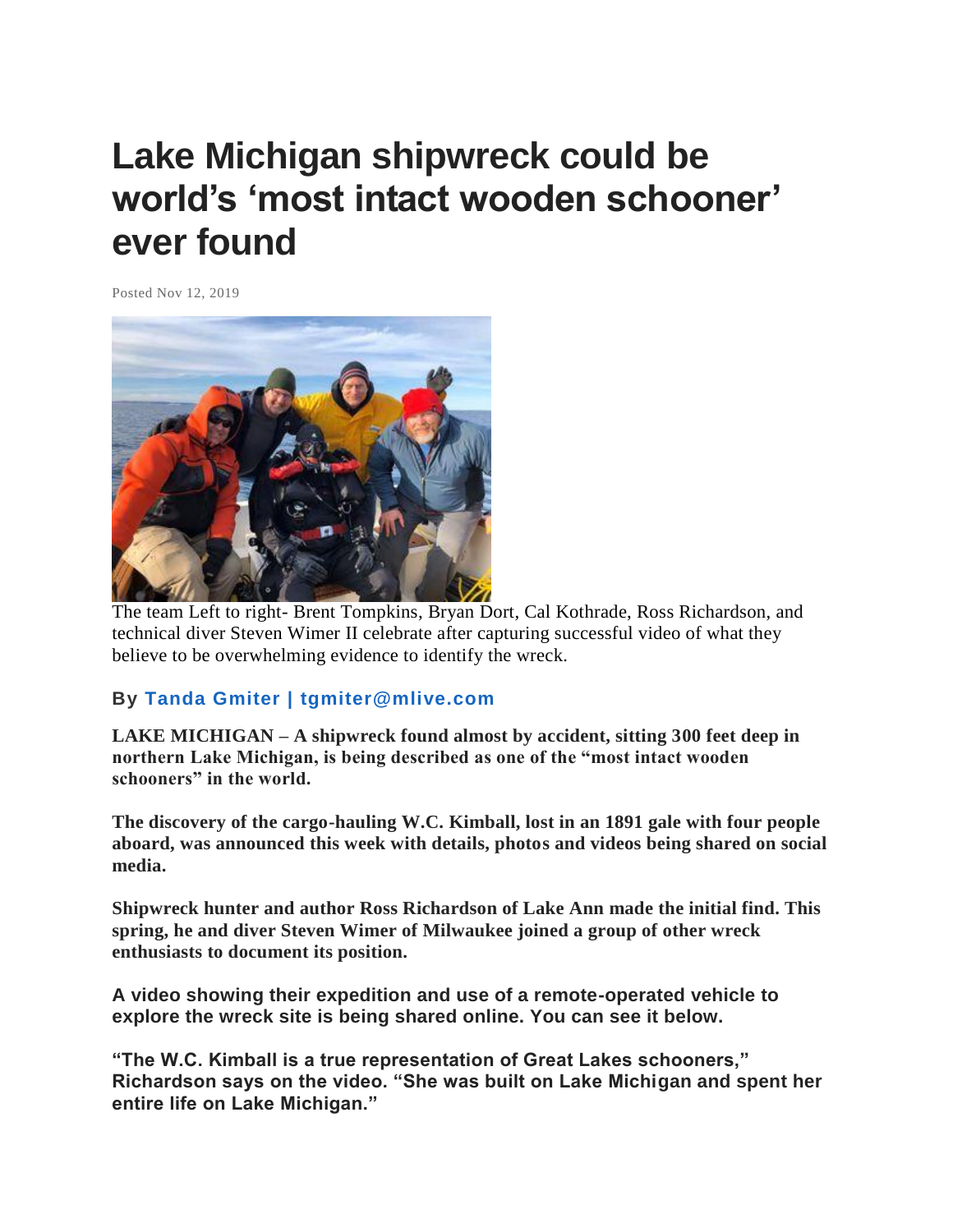**Despite its nearly pristine condition, there were no identifying marks on the schooner. Figuring out which shipwreck they'd discovered took a lot of maritime sleuthing. It meant poring over old records of lost ships, and trying to narrow it down by looking for clues that would tell them if their mystery ship had been built before the Civil War, - or afterward.**

**Richardson details the [underwater](https://michiganmysteries.com/w-c-kimball/) discovery and search for the Kimball's identity on his website.**

**But the initial find itself was just a momentary reading on his boat's sonar screen more than a year ago. Richardson was crossing northern Lake Michigan in September 2018, headed to South Manitou Island for a day of wreck-hunting, when he noticed a "small blip" on his sonar screen. It showed something that was resting in about 300 feet of water, and rising 90 feet off the lake's bottom.**

**Richardson made a note of the GPS coordinates, then went on with his day.**

**Fast-forward to this May, when Richardson returned to the spot with Wimer, a technical diver; underwater photographer Brent Tompkins; maritime artist and diver Cal Kothrade, and ROV pilot Bryan Dort.**

**After descending to the wreck, Wimer described the W.C. Kimball as "the most intact shipwreck I have ever encountered."**

**During the dive and ROV-led inspection, the team noticed the Kimball's lifeboat was still attached to its stern. This led them to believe it was either unreachable at the time the wooden schooner went down, or its crew had already gone overboard.**

**The Kimball, built across the lake in Manitowoc, Wis. in 1888, was just three years old when she sailed out on her last voyage on the evening of Thursday, May 7, 1891. She was laden with 200 barrels of salt and had 250,000 wooden shingles stacked on her deck when she set out to round the Leelanau Peninsula, according to Richardson's website account.**

**By the next morning, a northwest gale was lashing the Great Lakes. The Kimball vanished, along with her captain and three others aboard.**

**Days later, bits of debris began washing up near the top of the Leelanau Peninsula.**

**There was some early speculation that the Kimball had been run over by a larger ship in the storm, but her recently-discovered condition stamps out that fate.**